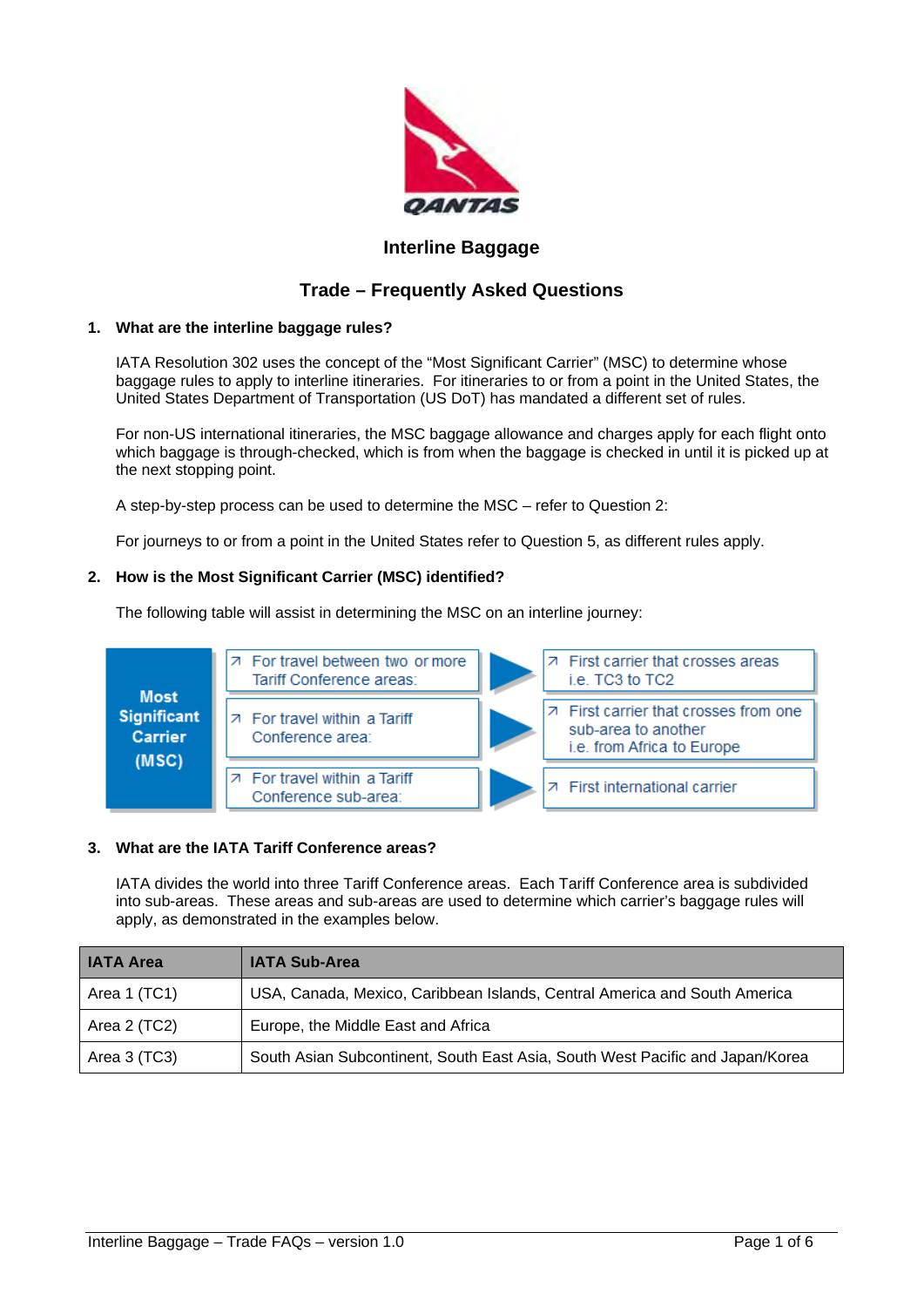



**AREA 1 . NORTH, CENTRAL, SOUTH AMERICA AND ENVIRONS** AREA 2 . EUROPE, MIDDLE EAST, AFRICA AREA 3 · FAR EAST, AUSTRALIA, NEW ZEALAND, PACIFIC ISLANDS

| Example 1 - Travel between two different Tariff Conference areas |
|------------------------------------------------------------------|
|------------------------------------------------------------------|

| <b>Sector</b>             | <b>IATA Tariff Conference Area</b> |
|---------------------------|------------------------------------|
| SYD QF HKG (no stop-over) | Within TC3                         |
| HKG CX LON                | TC3 to TC2                         |

Cathay Pacific (CX) is the Most Significant Carrier as it is the first carrier to cross between two different Tariff Conference areas TC3 and TC2.

| Example 2 – Travel between sub-areas, within the same Tariff Conference area |  |  |
|------------------------------------------------------------------------------|--|--|
|------------------------------------------------------------------------------|--|--|

| <b>Sector</b>             | <b>IATA Tariff Conference Area</b>                          |
|---------------------------|-------------------------------------------------------------|
| TYO JL HKG (no stop-over) | Within TC3. Sub-area: Japan/Korea to South East Asia        |
| HKG OF PER                | Within TC3. Sub-area: South East Asia to South West Pacific |

Travel is within the same Tariff Conference area TC3. Japan Airlines (JL) is the Most Significant Carrier as it is the first carrier to cross from sub-area Japan/Korea to sub-area South East Asia.

| <b>Sector</b>            | <b>IATA Tariff Conference Area</b>             |
|--------------------------|------------------------------------------------|
| BNE QF AKL (no stopover) | Within TC3. Within sub-area South West Pacific |
| AKL NZ WLG               | Within TC3. Within sub-area South West Pacific |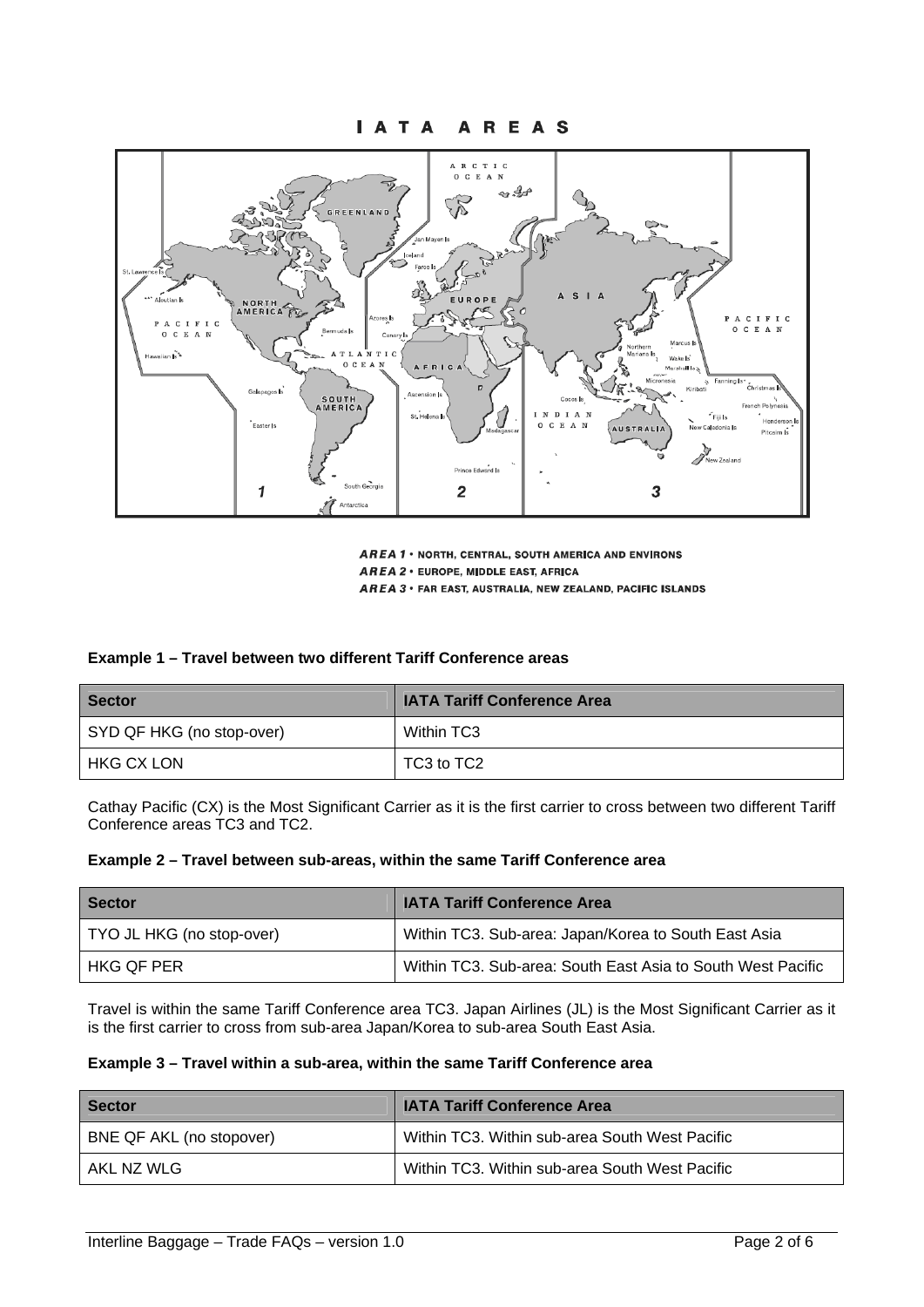Travel is within the same Tariff Conference area of TC3 and within the same sub-area of South West Pacific. Qantas (QF) is the Most Significant Carrier as it is the first international carrier within the same sub-area.

## **4. What baggage allowance applies if the MSC is a codeshare flight?**

Under all Qantas codeshare arrangements the marketing carrier's baggage allowance applies. The QF allowances vary for some QF marketed codeshare routes – see qantas.com/baggage for details. For non-US itineraries where the Operating Carrier accepts excess baggage, it may apply its own charges for the carriage of that excess baggage.

In case of codeshare flights where the ultimate ticketed origin or destination is in the United States, then the first marketing carrier in the itinerary determines the baggage policy to be applied for the whole itinerary (see question 5).

#### **5. What are the baggage rules mandated by the United States Department of Transportation (US DoT)?**

The US DoT has introduced baggage rules which govern travel to, from, and within the United States including where the ultimate ticketed destination is within the United States – refer to Questions 6 and 11.

- The rules state that the baggage allowances and fees that apply at the beginning of a passenger's itinerary must be applied throughout the entire itinerary.
- - The baggage allowance and fees are determined by the first marketing carrier in the itinerary. Refer to Question 9.
- - Carriers must include the information about the passenger's free baggage allowance and any applicable fees for a carry-on bag and the first and second checked bag on the e-ticket.
- The applicable baggage allowance and charges must also be disclosed to consumers in the prescribed manner on any US-marketed website.

For the purposes of determining baggage erules, "United States" or "US" consists of the continental United States (country code US) and US Territories Guam (GU), Puerto Rico (PR), Virgin Islands (VI), Wake Islands (WI), and Kiribati including Canton and Gilbert Island (KI).

#### **6. What does "ultimate ticketed destination" mean?**

The US DoT defines the ultimate ticketed destination as a stop of more than 24 hours at the farthest point from the origin.

The distance is determined by the Ticketed Point Mileage (TPM) from origin to all stopover points on the ticket, in the direction of travel.

Fare construction points, side trips and end-on-end fares will not determine how baggage rules are applied.

#### **7. When are the US DoT changes effective from?**

The US DoT's baggage rules have been in force since 24 January 2012. In relation to interline and codeshare itineraries, the United States DoT gave carriers and agents until 24 July 2012 to comply with the rules. Substantial fines apply.

## **8. How do the US DoT rules affect Travel Agents?**

Travel Agents are also required to comply with the US DoT's rules in relation to baggage.

- For passengers whose ticketed origin, destination or where the farthest 24 hour stopover point from origin is a point within the US, Travel Agents must apply the same baggage policy throughout the entire itinerary. This is the baggage policy nominated by the first marketing carrier on the itinerary (refer to Questions 9 and 10).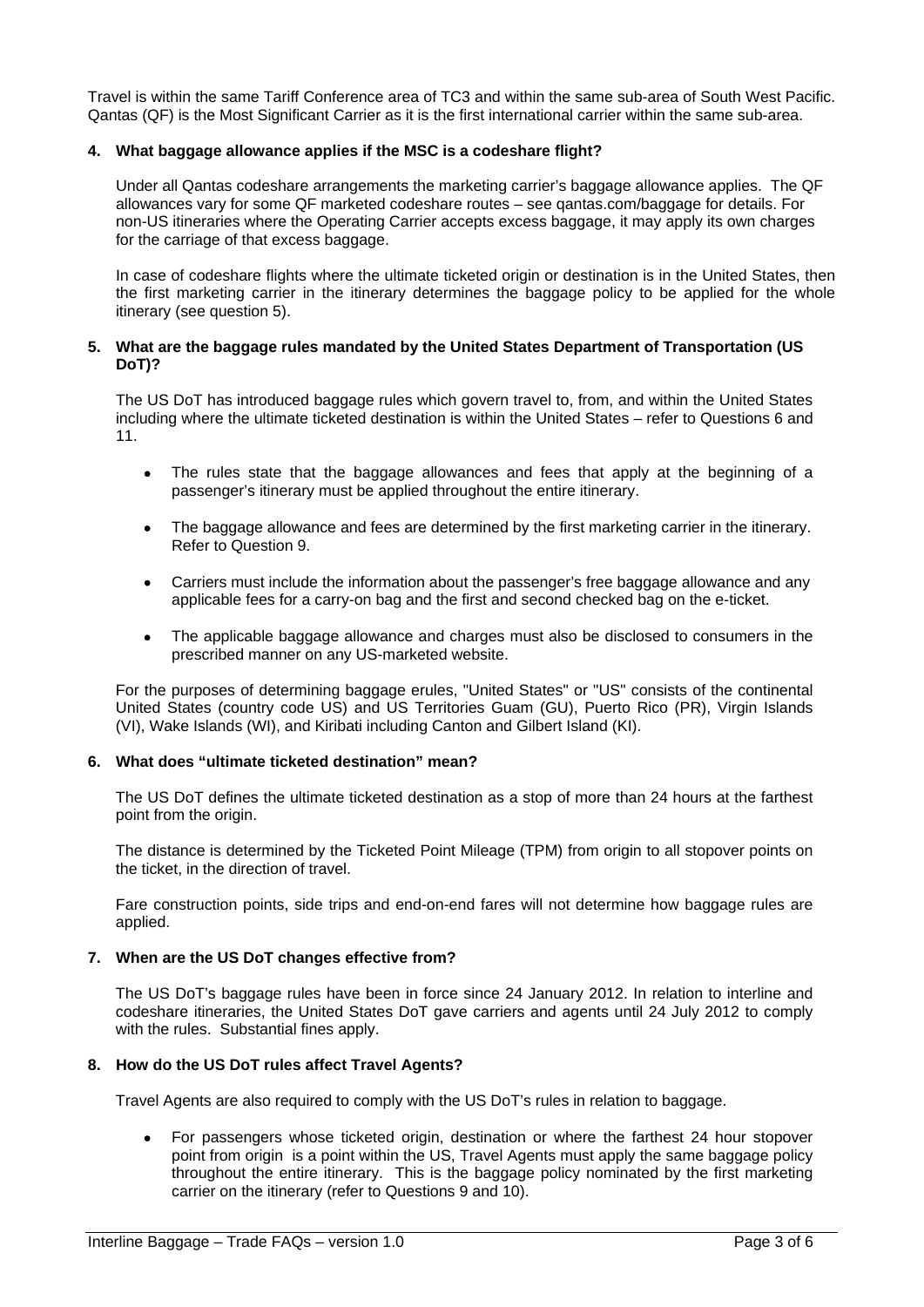- - All e-tickets for travel to or from a point in the US must include the passenger's free baggage allowance and/or the applicable fee for a carry-on bag and the first and second checked bag. Travel Agents may provide this information through a hyperlink to the specific information on their own website or the applicable airline's website.
- - All publicly accessible websites in the US must include on the first screen in which a fare quotation is offered for a specific itinerary selected by a customer, that additional airline fees for baggage may apply and where customers can see those fees. Travel Agents may refer customers to the baggage information on their own website or the applicable airline's website.

As a result of carriers filing their baggage policies, the GDS's should automatically place the required information on the E-Ticket itinerary receipt. Please ensure that the applicable baggage information is included when you issue E-Tickets.

## **9. Which carrier's baggage rules will apply under the US DoT rules?**

For interline and codeshare itineraries, the first marketing carrier in the itinerary determines the baggage policy which will apply for the entire itinerary. The first marketing carrier has two choices:

- a. apply their own baggage allowance and charges for the whole itinerary; or
- b. apply the baggage allowance and charges of the MSC for the whole itinerary (as defined in IATA Resolution 302, see questions 2 and 3).

## **10. Which rules has Qantas chosen to apply?**

Where Qantas is the first marketing carrier in an itinerary to or from the United States, Qantas has chosen to defer to the baggage allowance and charges of the MSC for that itinerary.

This means when the first flight in the itinerary is a Qantas-marketed flight, all airlines in that itinerary must apply the MSC's baggage policy throughout the entire itinerary.

#### **Examples**

The examples shown below are for explanatory purposes only. Carriers may change their policies. Refer to the applicable carrier for their current policy..

| Travel with a destination in the USA                 | Application of baggage allowance and charges                                                                                                                                                         |
|------------------------------------------------------|------------------------------------------------------------------------------------------------------------------------------------------------------------------------------------------------------|
| CNS QF BNE QF LAX QF BNE                             | QF is the only carrier<br>QF has chosen to apply the MSC policy<br>QF is the MSC<br>QF baggage policy applies for entire itinerary                                                                   |
| NAN FJ SYD QF LAX US MIA AA LAX FJ NAN               | FJ is the first Marketing carrier<br>FJ has chosen to apply first marketing carrier rule,<br>not MSC<br>$QF$ is the MSC $-$ but this is irrelevant<br>FJ baggage policy applies for entire itinerary |
| HKG <b>CX</b> SYD <b>QF</b> LAX AA NYC <b>CX</b> HKG | CX is the first Marketing carrier<br>CX has chosen to apply the MSC policy<br>QF is the MSC<br>QF baggage policy applies for entire itinerary                                                        |
| SYD <b>QF</b> HKG <b>CX</b> LAX AA NYC <b>QF</b> SYD | QF is the first Marketing carrier<br>QF has chosen to apply the MSC policy<br>CX is the MSC<br>CX baggage policy applies for entire itinerary                                                        |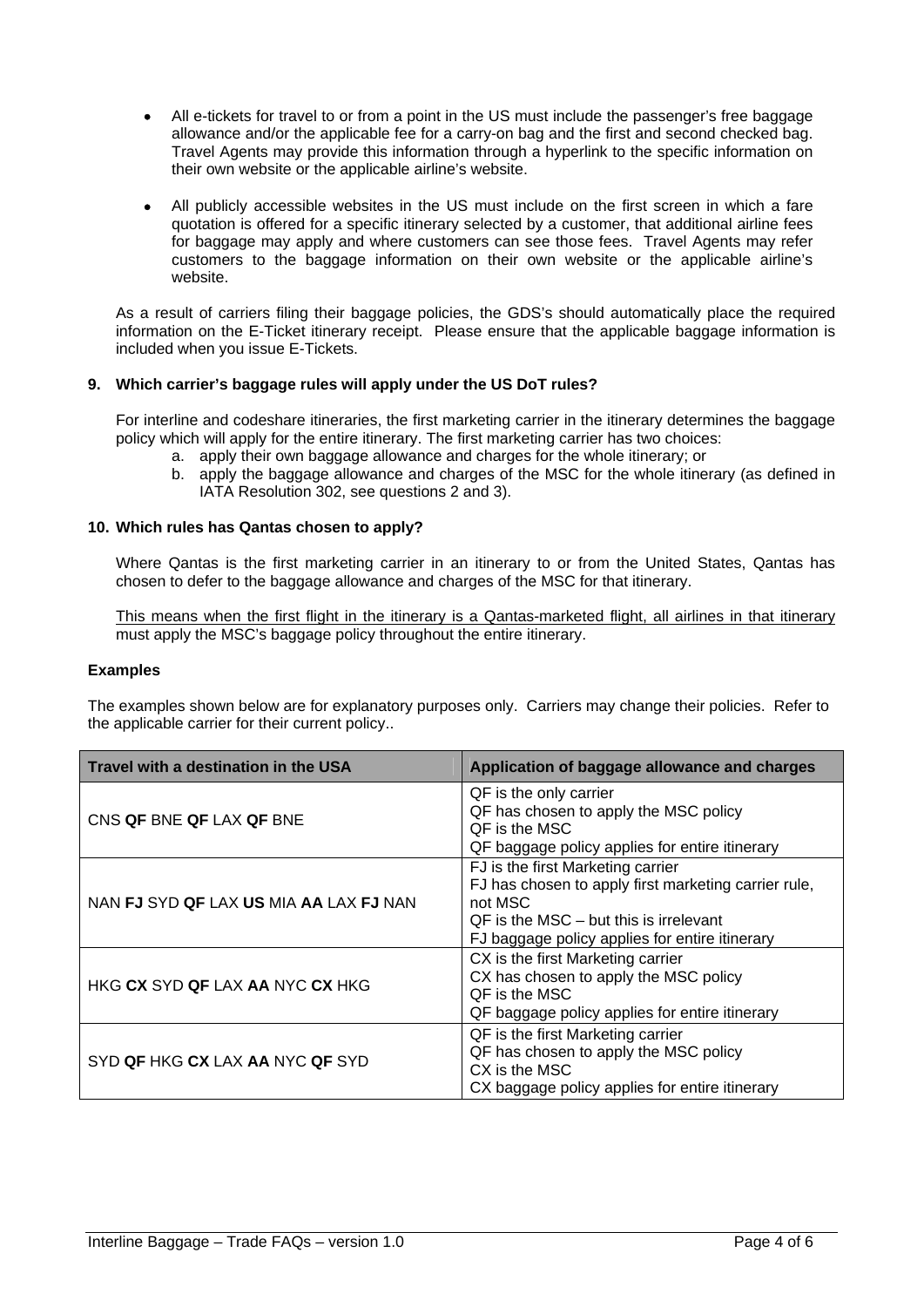| Travel commencing in the USA    | <b>Application</b>                                                                                                                                                                                   |
|---------------------------------|------------------------------------------------------------------------------------------------------------------------------------------------------------------------------------------------------|
| DFW UA LAX QF SYD QF LAX AA DFW | UA is the first Marketing carrier<br>UA has chosen to apply first marketing carrier rule,<br>not MSC<br>$QF$ is the MSC $-$ but this is irrelevant<br>UA baggage policy applies for entire itinerary |
| DEW AA LAX QF SYD QF LAX UA DEW | AA is the first Marketing carrier<br>AA has chosen to apply the MSC policy<br>QF is the MSC<br>QF baggage policy applies for entire itinerary                                                        |

#### **11. Do the US DoT's baggage rules apply for passengers who have a connection or stopover in the United States, but whose ultimate ticketed origin and destination are not in the U.S.?**

No. The US DoT's baggage rules apply for passengers whose ultimate ticketed origin or destination is a point within the U.S. They do not apply for passengers whose tickets include a connection or stopover in the U.S.

The DoT defines ultimate ticketed destination as a stop of more than 24 hours at the farthest point from the origin. For example, the DoT rules would not apply for a passenger who is travelling SYD-LAX-LHR or SYD-LAX-YVR where the passenger is remaining in LHR or YVR for more than 24 hours.

The DoT rules would apply for a passenger who is travelling PER-SIN-LON-NYC-LAX-SYD-PER where the passenger is remaining in NYC or LAX for more than 24 hours. The farthest point from origin is PER-NYC via AT with a TPM of 11515 miles (PER-LON via EH has a lesser TPM of 9023 miles).

#### **12. Do the US DoT rules apply to excess, oversize, and special baggage fees, in addition to standard checked baggage fees?**

Yes. The same allowance and fees, including excess, oversize and special baggage fees, must apply for the entire itinerary.

## **13. Under the US DoT rules, can a passenger be charged excess baggage for an additional bag or overweight bag during their journey? For example, if they check in more baggage on the return or after a stopover? If so, which carrier's excess baggage fees apply?**

Yes, excess baggage fees may be charged if the passenger exceeds the allowance at any point. The same carrier policy that applied at the beginning of the itinerary must be applied throughout the entire itinerary, including fees for any additional or overweight bag/s.

## **14. Do the US DoT's rules apply to carry-on baggage?**

Yes, the US DoT rules apply to all baggage allowances and fees, including carry-on baggage policies.

#### **15. How can I check which baggage allowance is applicable?**

Carriers file their baggage allowance and fees via the Airline Tariff Publishing Company (ATPCO) and your GDS will automatically populate the applicable baggage allowance into the baggage field of the ticket mask and onto the ticket.

#### For journeys to and from the United States

- - If Qantas is the first marketing carrier in an itinerary, the Most Significant Carrier's baggage allowance and fees will apply for the itinerary.
- - If Qantas is not the first marketing carrier on the itinerary, Qantas does not determine which baggage policy applies. Please confirm the applicable baggage policy with the first marketing carrier on the itinerary to ensure customers are provided with accurate information.